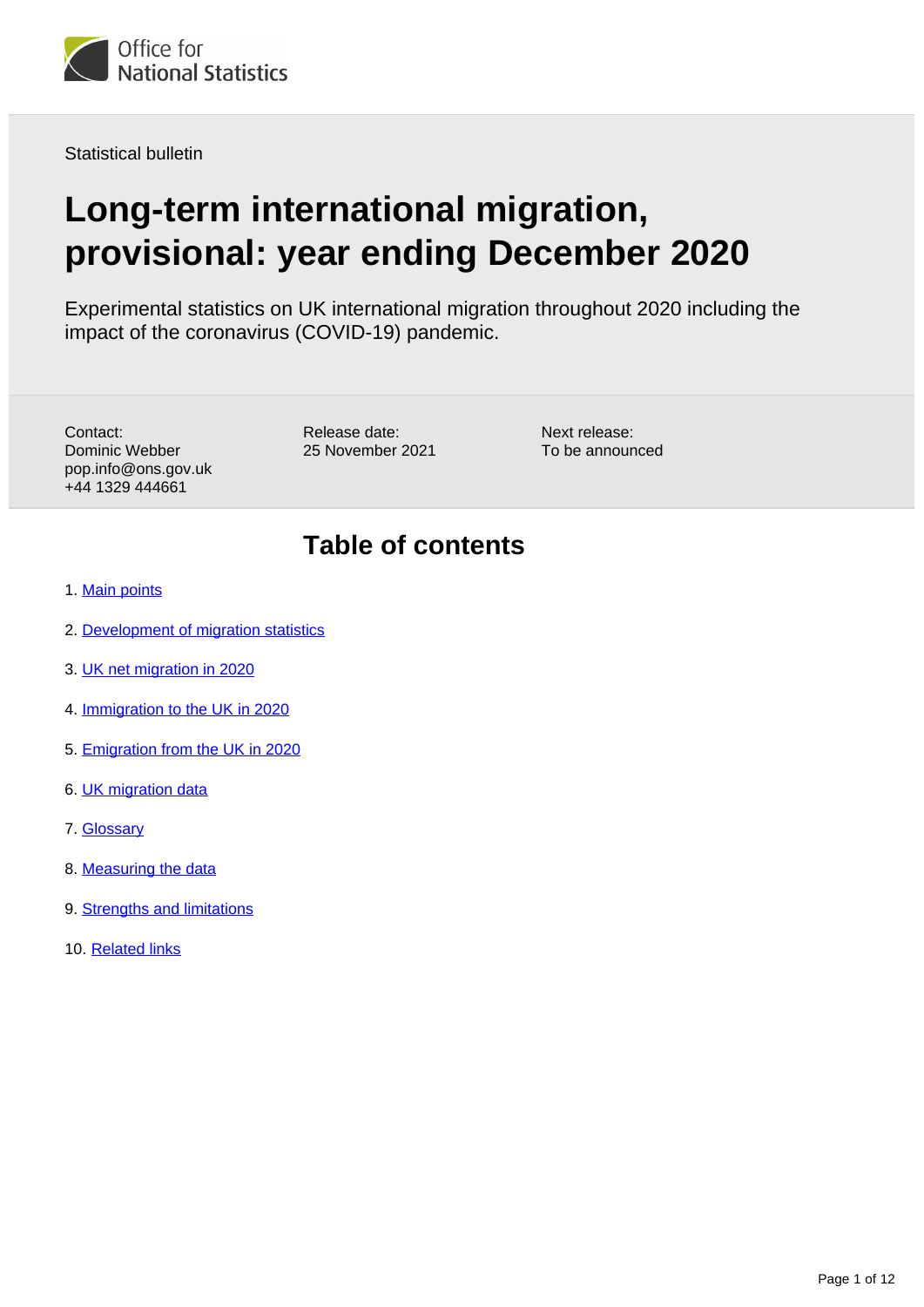## <span id="page-1-0"></span>**1 . Main points**

- Net migration fell considerably in 2020, with an estimated 34,000 more people immigrating than emigrating (uncertainty range: negative 58,000 to 125,000); this is an 88% decrease compared with the 2019 figure of 271,000.
- Immigration was much lower in 2020 than in previous years, likely caused by a combination of the coronavirus (COVID-19) pandemic and Brexit; an estimated 268,000 people (uncertainty range: 233,000 to 303,000) immigrated to the UK during 2020, compared with 592,000 people in 2019.
- Emigration also fell in 2020, but to a lesser extent than for immigration; an estimated 234,000 people (uncertainty range: 150,000 to 319,000) left the UK to live abroad in 2020, compared with 300,000 people in 2019.
- Net migration in 2020 for EU nationals was negative, with 94,000 more EU nationals estimated to have left the UK than to have arrived (uncertainty range: negative 180,000 to negative 8,000).

These estimates are provisional and based on experimental [statistical modelling.](https://www.ons.gov.uk/methodology/methodologicalpublications/generalmethodology/onsworkingpaperseries/usingstatisticalmodellingtoestimateukinternationalmigration) There is a high degree of uncertainty around them and over time, as more data become available, these estimates are likely to be revised.

### **Statistician's comment**

"Although there is no evidence of an exodus from the UK in 2020, global travel restrictions meant the movement of people was limited, with all data sources suggesting migration fell to the lowest level seen for many years.

"These are our best current estimates for international migration over this period, however they are modelled figures based on experimental research and subject to a high level of uncertainty.

"These figures will be updated further early next year as we bring together new sources of data to give the best picture of international migration."

Jay Lindop, Director of the Centre for International Migration, Office for National Statistics.

Follow ONS Director of the Centre for International Migration @JayLindop ONS

## <span id="page-1-1"></span>**2 . Development of migration statistics**

### **Impact of coronavirus (COVID-19) on international migration**

In 2020, the coronavirus (COVID-19) pandemic impacted on people's ability to migrate to other countries. Governments around the world introduced policies and restrictions in response to the pandemic; [air travel to and](https://www.ons.gov.uk/peoplepopulationandcommunity/populationandmigration/internationalmigration/articles/internationalmigrationandmobilitywhatschangedsincethecoronaviruspandemic/2020-11-26)  [from the UK dropped by 95% in the early months.](https://www.ons.gov.uk/peoplepopulationandcommunity/populationandmigration/internationalmigration/articles/internationalmigrationandmobilitywhatschangedsincethecoronaviruspandemic/2020-11-26) As a result, UK immigration and emigration patterns were very different to past trends.

This bulletin focuses on long-term international migration. For consistency, we have continued to use the UN definition of a long-term migrant: a person who moves to a country other than that of his or her usual residence for at least a year.

However, we acknowledge that the UN definition has its limits when applied to the extremely unusual circumstances of 2020, when it was very difficult for people to make definite plans. People may have wished to migrate to or from the UK but found themselves prevented from doing so by border restrictions.

Since the pandemic there is increasing interest in who is resident in the country at any given point in time. In a society where people are increasingly mobile, the definitions we currently use are becoming less useful for some purposes. Therefore, we are exploring how we can use alternative definitions of international migration alongside the UN definition in future. In 2022, we will consult users on which definitions would best meet their needs.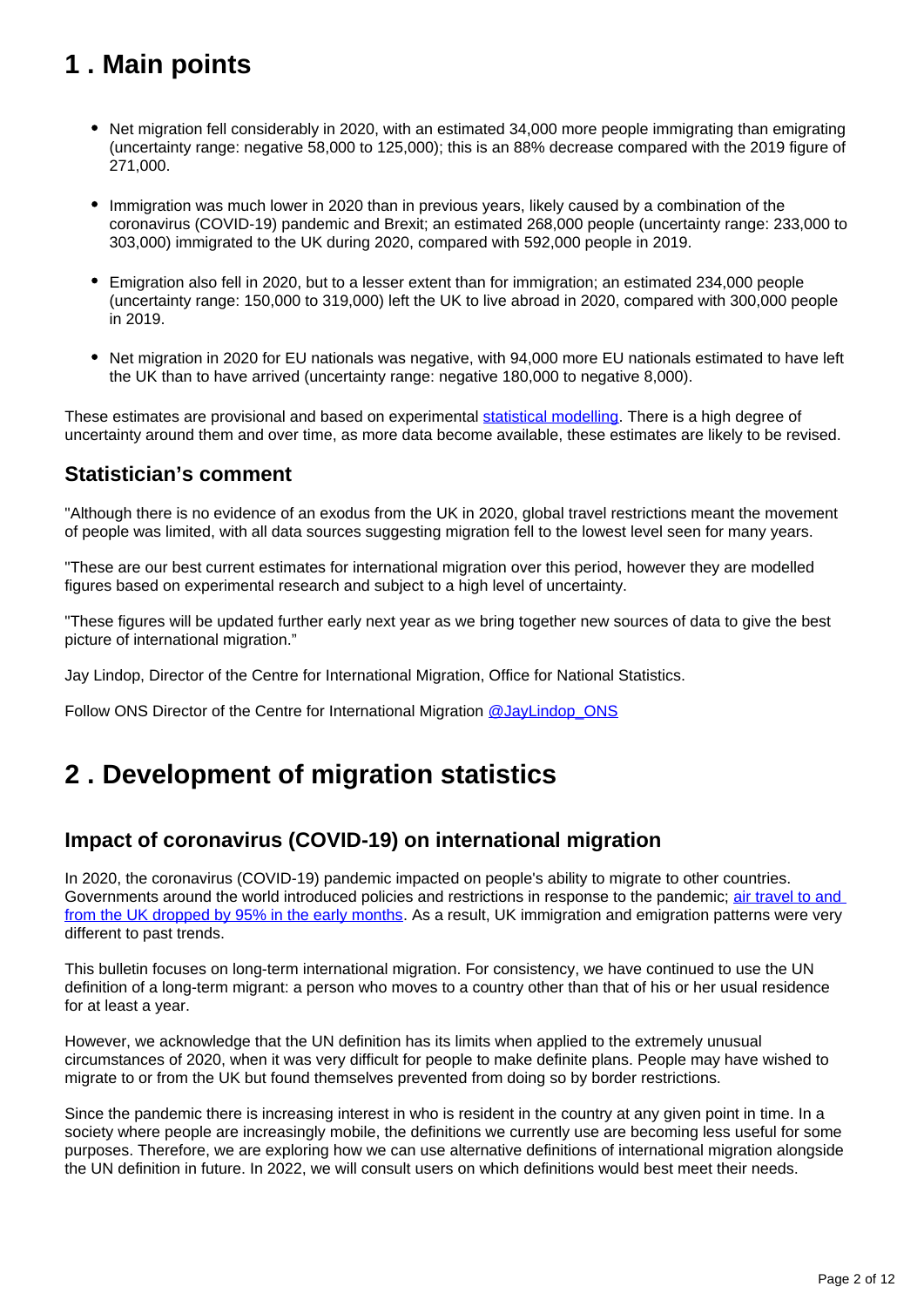### **Impact of Brexit on international migration**

The UK left the EU on 31 January 2020 and was in a "transition period" until 31 December 2020. During the transition period, the UK continued to be part of the customs union and the single market, and people could migrate between the UK and the EU without needing a visa.

The extent and nature of the impact of Brexit upon people's migration decisions during 2020 is currently unknown.

### **Overview of migration statistics transformation**

Traditionally, the International Passenger Survey (IPS) was the main source for estimating international migration to and from the UK. However, we had long acknowledged that the IPS had been stretched beyond its original purpose and that we needed to consider all available sources to understand international migration.

In March 2020, the IPS was suspended because of the onset of the coronavirus (COVID-19) pandemic. In response, we have accelerated our work to [transform](https://www.ons.gov.uk/peoplepopulationandcommunity/populationandmigration/internationalmigration/articles/transformationofthepopulationandmigrationstatisticssystemoverview/2021-11-15) how migration is measured and are moving towards producing administrative data-based migration estimates, supported by statistical modelling. While the IPS resumed operation in January 2021, the decision was taken and announced in the [August 2020 Migration](https://www.ons.gov.uk/peoplepopulationandcommunity/populationandmigration/internationalmigration/bulletins/migrationstatisticsquarterlyreport/august2020)  [Statistics Quarterly Report \(MSQR\)](https://www.ons.gov.uk/peoplepopulationandcommunity/populationandmigration/internationalmigration/bulletins/migrationstatisticsquarterlyreport/august2020) that going forward we would continue to focus on developing methods for measuring international migration using administrative data and statistical modelling, given the limitations of the IPS.

This bulletin forms part of a suite of international migration releases:

- estimates of [the population "stock" of the UK by country of birth and nationality](http://www.ons.gov.uk/peoplepopulationandcommunity/populationandmigration/internationalmigration/bulletins/ukpopulationbycountryofbirthandnationality/yearendingjune2021) for the year ending June 2021
- a [blog](https://blog.ons.gov.uk/2021/11/25/experimental-migration-data-no-evidence-of-uk-exodus/) explaining what can be interpreted from these experimental statistics, why they shouldn't be compared to population figures and ongoing improvements to build and refine them

The results of Census 2021 will also be published next year. These will help us further understand the quality of the Office for National Statistics' (ONS') published migration estimates.

These are the latest official estimates of international migration. However, they are derived from statistical modelling, entail a level of uncertainty, and are therefore badged as [experimental](https://www.ons.gov.uk/methodology/methodologytopicsandstatisticalconcepts/guidetoexperimentalstatistics).

#### **More about the population and migration**

- Research on [the way we produce population and migration statistics](https://www.ons.gov.uk/peoplepopulationandcommunity/populationandmigration/internationalmigration/articles/adminbasedpopulationandmigrationestimates/researchupdate).
- View estimates of the [UK population by country of birth and nationality.](https://www.ons.gov.uk/peoplepopulationandcommunity/populationandmigration/internationalmigration/bulletins/ukpopulationbycountryofbirthandnationality/yearendingjune2021)
- Find out about the *future design of migration estimates*.
- Latest research on [population estimates using administrative data](https://www.ons.gov.uk/peoplepopulationandcommunity/populationandmigration/internationalmigration/articles/developingadminbasedpopulationestimatesenglandandwales/2016to2020).
- **•** Research into [estimating the student population](https://www.ons.gov.uk/peoplepopulationandcommunity/populationandmigration/internationalmigration/articles/understandingstudentsacrossadministrativedatainenglandandwales/2021-11-26).
- Analysis on the [different types of visas held in the UK.](https://www.ons.gov.uk/peoplepopulationandcommunity/populationandmigration/internationalmigration/articles/visajourneysandstudentoutcomes/2021-11-29)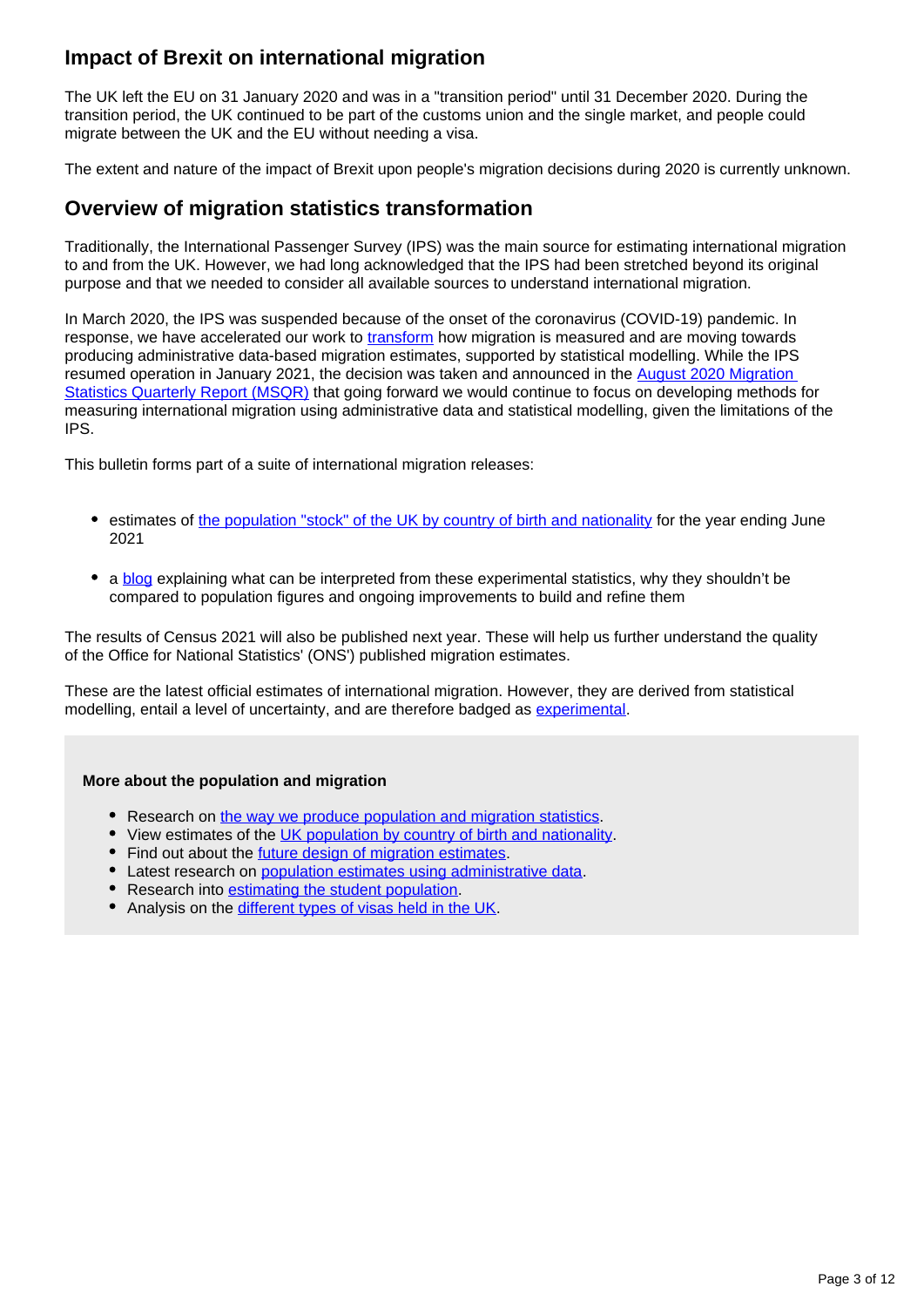## <span id="page-3-0"></span>**3 . UK net migration in 2020**

In the year ending December 2020, long-term international migration continued to add to the UK population, but to a much smaller extent than in previous years (Figure 1).

Our provisional estimates show that around 34,000 more people moved to the UK than left the UK in 2020 (net migration). This is an 88% decrease compared with the same period a year earlier.

#### **Figure 1: Net migration fell considerably in 2020**

**Total net migration, 2011 to 2020**

## Figure 1: Net migration fell considerably in 2020

Total net migration, 2011 to 2020



#### **Source: Office for National Statistics**

**Notes:**

- 1. The 2011 to 2019 estimates are based on published Long-term International Migration estimates and derived from the International Passenger Survey (IPS).
- 2. The 2020 estimate is based on the statistical modelling supported by admin data from March 2020 onwards following the suspension of the IPS. Estimates pre-March 2020 are derived from the IPS.

The year 2020 was a highly unusual one in which historical migration trends and typical behaviour patterns were significantly disrupted by the coronavirus (COVID-19) pandemic (Figure 2).

The other major event occurring in 2020 was the end of the Brexit "transition period". The impact of Brexit on migration will be difficult to disentangle from the effects of the coronavirus pandemic.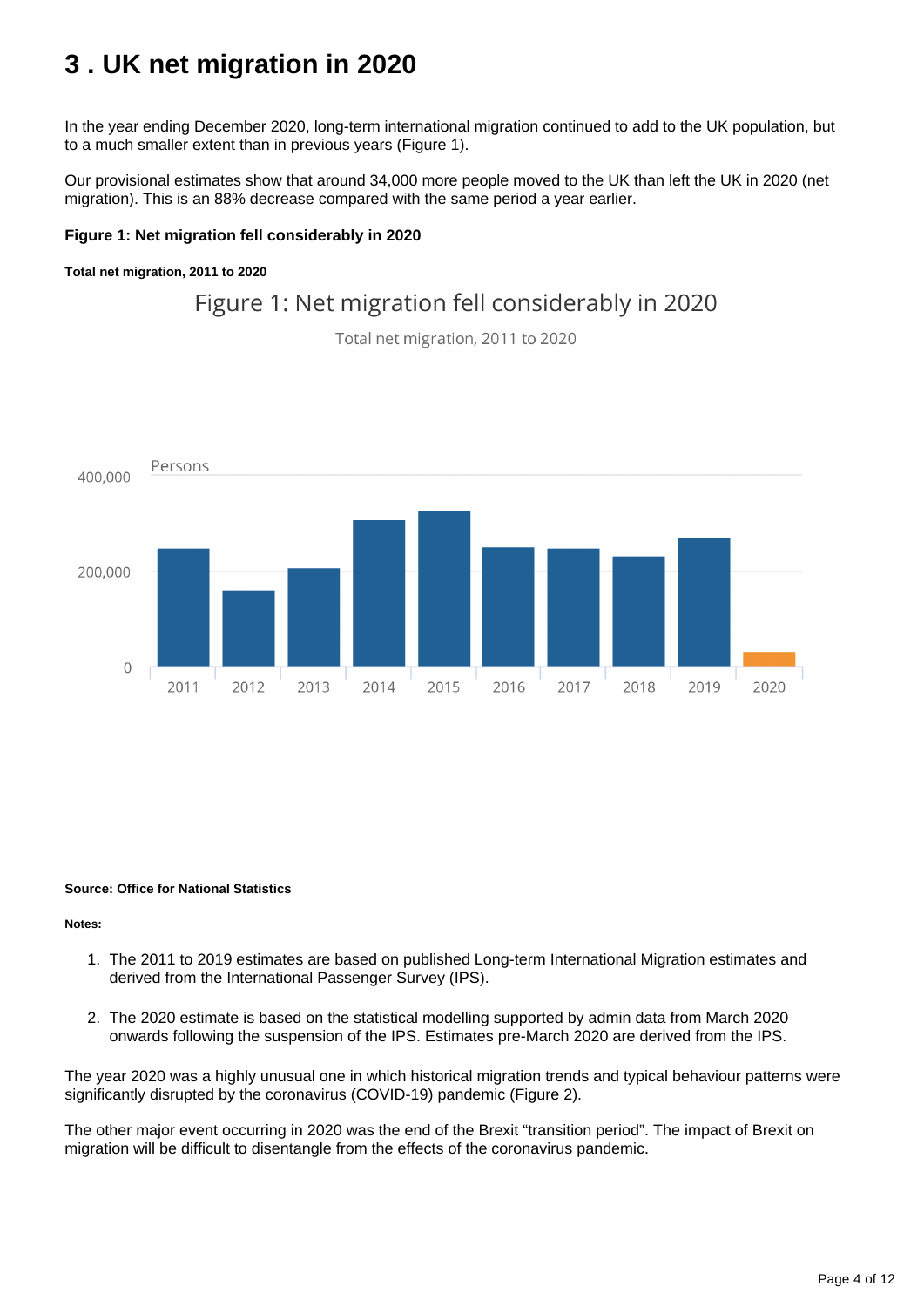#### **Breakdown of net migration by quarters, Quarter 1 (Jan to Mar) 2018 to Quarter 4 (Oct to Dec) 2020**

## Figure 2: Net migration trends were disrupted in 2020

Breakdown of net migration by quarters, Quarter 1 (Jan to Mar) 2018 to Quarter 4 (Oct to Dec) 2020



#### **Source: Office for National Statistics**

#### **Notes:**

- 1. Refugees and asylum seekers are excluded from modelling.
- 2. The 2020 estimates are the latest official estimates of international migration. However, they are derived from statistical modelling, entail a level of uncertainty, and are therefore badged as experimental.
- 3. The 2018 and 2019 estimates are based on published International Passenger Survey (IPS) estimates.

Caution should be taken when comparing these modelled migration estimates with estimates of long-term [international migration](https://www.ons.gov.uk/peoplepopulationandcommunity/populationandmigration/internationalmigration/datasets/migrationstatisticsquarterlyreportprovisionallongterminternationalmigrationltimestimates) because of the methodological differences between the two sets of statistics.

EU net migration was negative in 2020, with an estimated 94,000 more EU nationals leaving the UK than arriving. EU immigration dropped considerably in 2020 compared with previous years, while numbers of EU people emigrating held steady. This reduction in immigration is most likely to be because of a combination of the impact of both the coronavirus pandemic and Brexit.

Net migration of non-EU nationals was lower than in previous years. The large increase in non-EU arrivals seen in Quarter 1 (Jan to Mar) 2020 compared with previous years was not seen in the remainder of 2020. Overall net migration of non-EU nationals in 2020 was an estimated 130,000 compared with 277,000 and 197,000 in 2019 and 2018 respectively.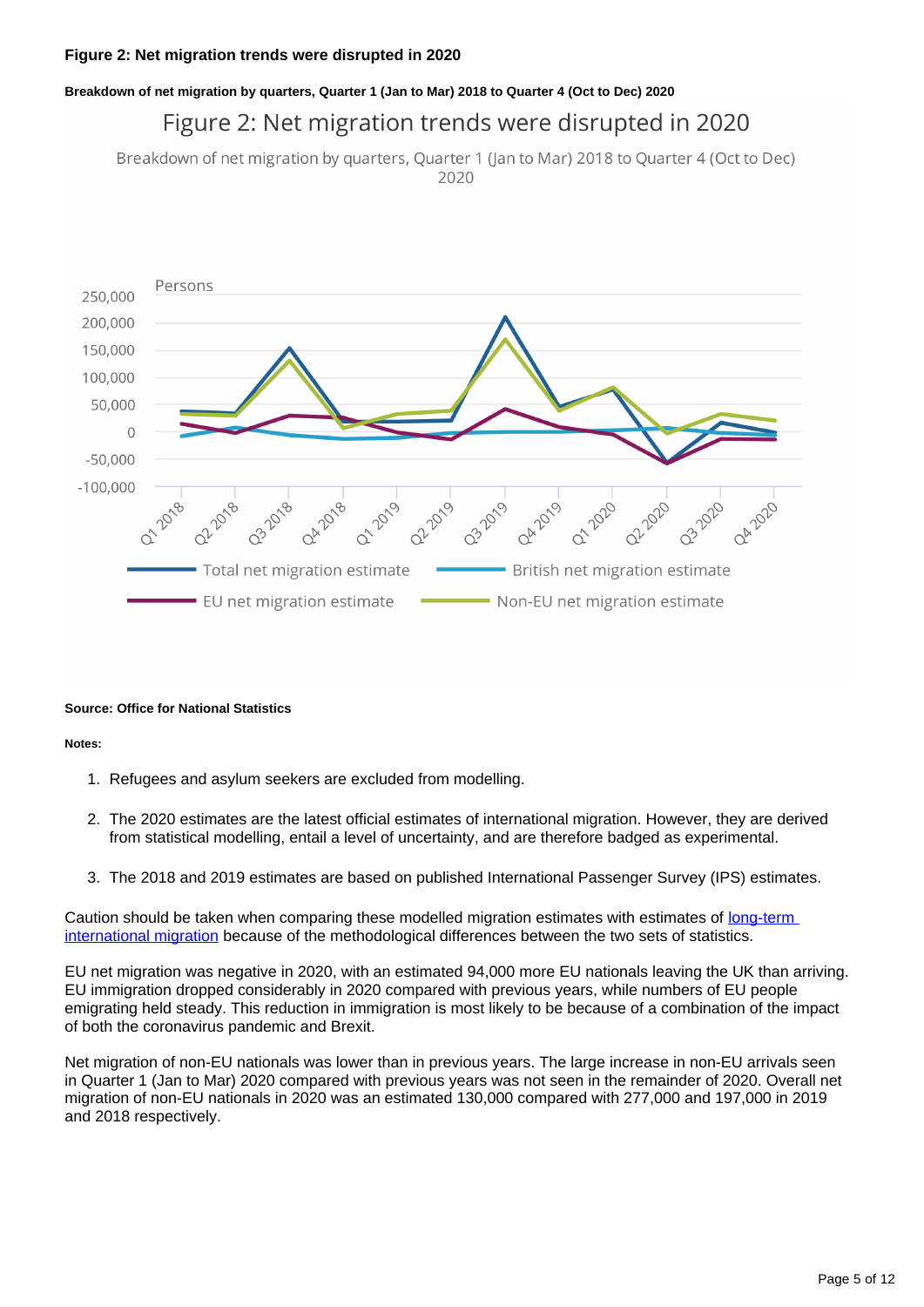Every year, British people emigrate abroad or return home to live in the UK after a period overseas. Typically, net migration of British nationals is negative, indicating that more British people leave the UK than return. Our estimate of net migration of British nationals was negative 16,000 in 2019 but was closer to zero in 2020. This reduction in the migration of UK nationals is also likely to be explained by the combined effects of Brexit and the coronavirus pandemic.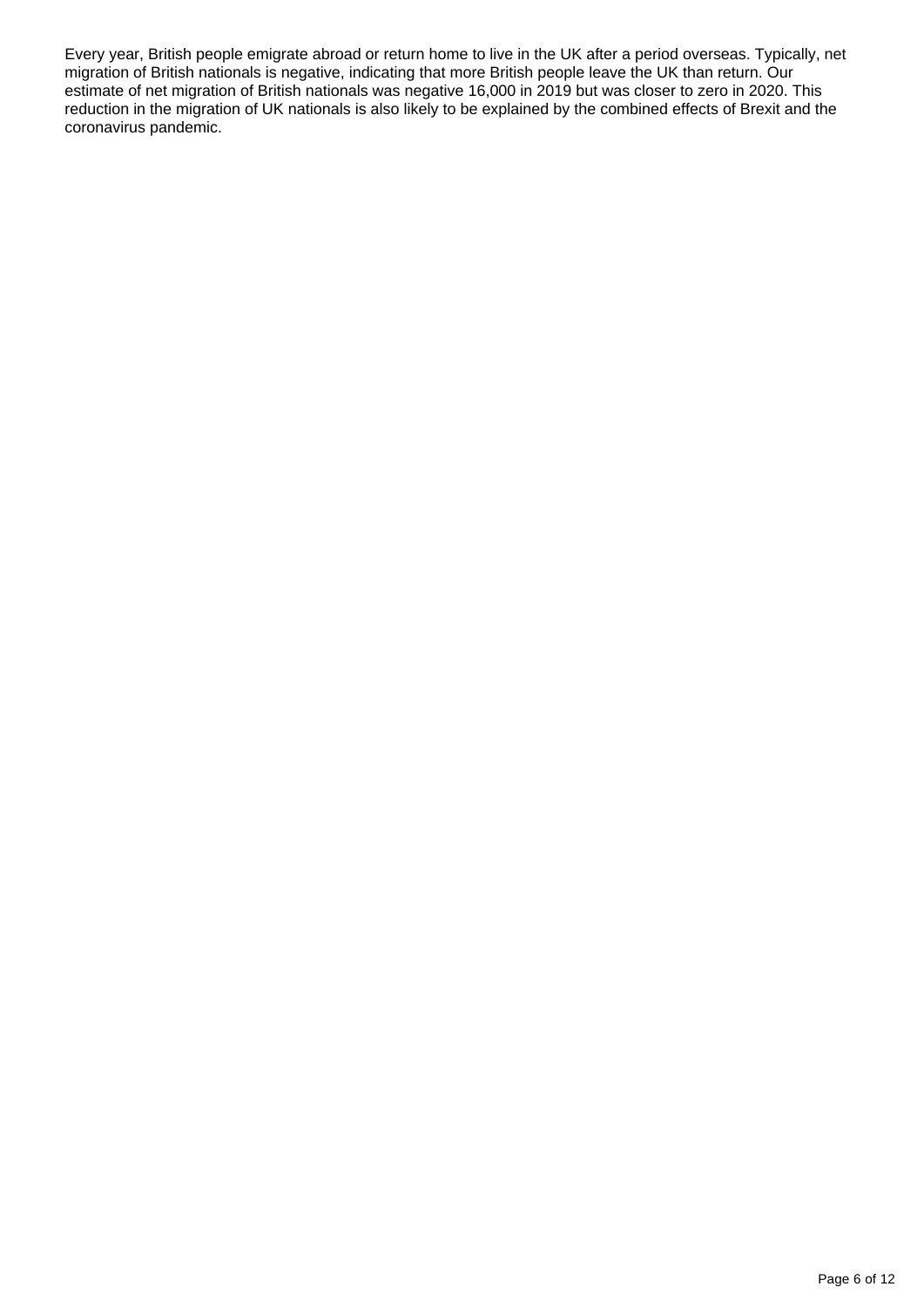## <span id="page-6-0"></span>**4 . Immigration to the UK in 2020**

Total immigration was considerably lower in 2020 than in previous years. An estimated 268,000 people came to live in the UK during 2020, compared with 592,000 people in 2019 and 538,000 people in 2018.

The fall in immigration was seen across all three groups: EU nationals, non-EU nationals, and British returnees. It is likely that the coronavirus (COVID-19) pandemic was a major contributing factor alongside the effect of Brexit.

The change from historical patterns is clearly seen in the quarterly data (Figure 3). An increase in immigration by non-EU nationals in Quarter 1 (Jan to Mar) 2020, and near-zero immigration during the first UK national lockdown (March to July) when international travel corridors were effectively closed, stand out. The increase in immigration in Quarter 3 (July to Sept) 2020 was consistent with previous seasonal patterns, however, the volume of immigration was considerably smaller.

#### **Figure 3: Immigration was considerably lower in 2020**

#### **Immigration by quarter, Quarter 1 (Jan to Mar) 2018 to Quarter 4 (Oct to Dec) 2020**

### Figure 3: Immigration was considerably lower in 2020

Immigration by quarter, Quarter 1 (Jan to Mar) 2018 to Quarter 4 (Oct to Dec) 2020



#### **Source: Office for National Statistics**

**Notes:**

- 1. Refugees and asylum seekers are excluded from modelling.
- 2. The 2020 estimates are the latest official estimates of international migration. However, they are derived from statistical modelling, entail a level of uncertainty, and are therefore badged as experimental.
- 3. The 2018 and 2019 estimates are based on published International Passenger Survey (IPS) estimates.

These are **[Experimental Statistics](https://www.ons.gov.uk/methodology/methodologytopicsandstatisticalconcepts/guidetoexperimentalstatistics)** and should be treated with caution especially when comparing with previously published migration statistics.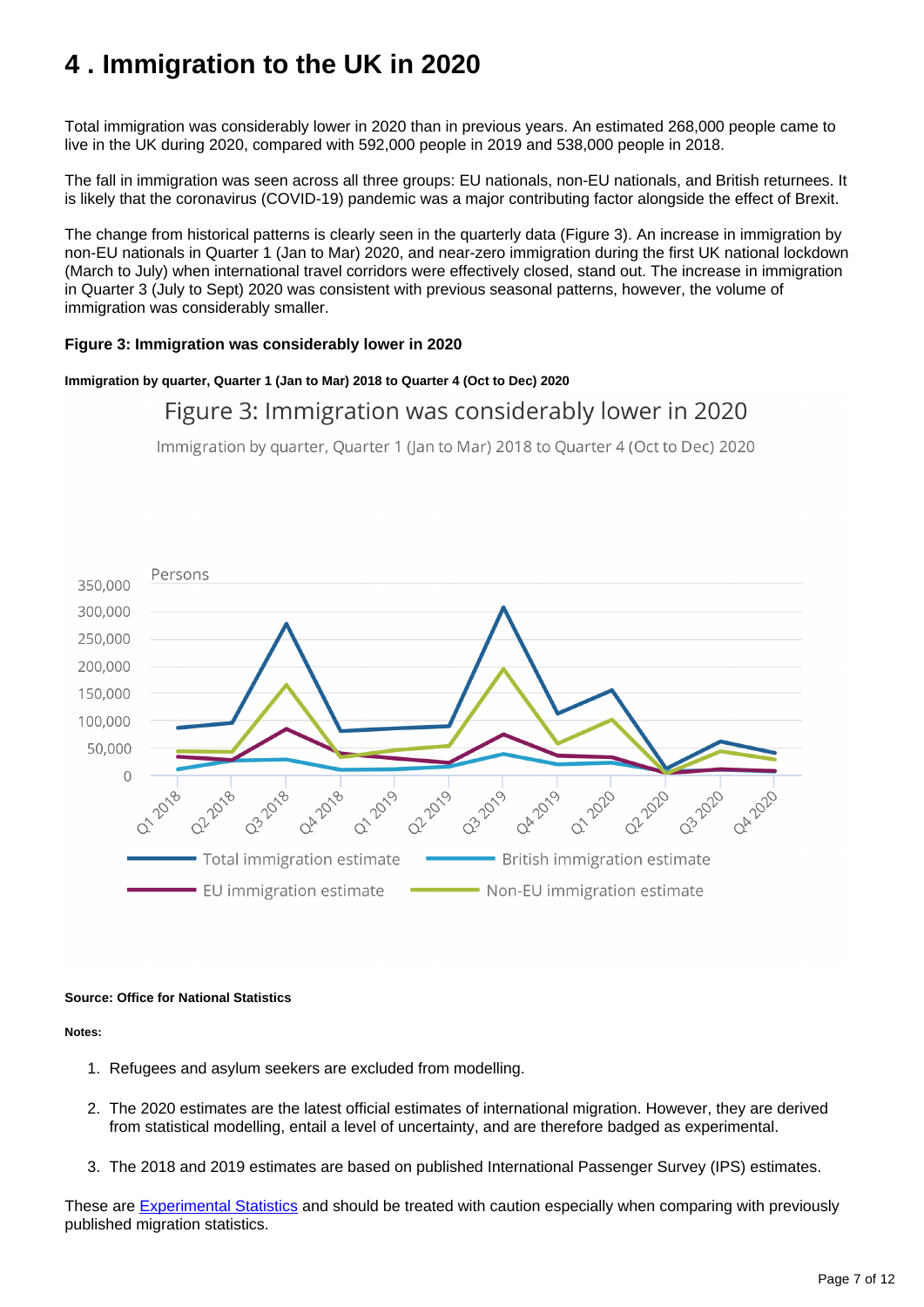Similarly to 2018 and 2019, the majority of those who immigrated in 2020 were non-EU nationals. They made up around 65% of the estimated 268,000 people who came to the UK in 2020, with the remainder being made up of 19% EU nationals and 16% British nationals.

EU arrivals in the first quarter of 2020 were at a similar level to previous years (approximately 32,000). However, for the remainder of the year from Quarter 2 (Apr to June) to Quarter 4 (Oct to Dec) 2020, only an estimated 20,000 EU nationals immigrated to the UK, compared with 131,000 for the same period in 2019.

Historically, Quarter 3 (July to Sept) has the highest levels of UK immigration, with both non-EU and EU students arriving for study. The total immigration for Quarter 3 2020 was an estimated 61,000 compared with 307,000 in 2019 and 277,000 in 2018, possibly because of a drop in students arriving to study in person.

The total immigration estimate for Quarter 4 2020 was around 40,000. Like Quarter 3, this figure is dominated by non-EU arrivals at an estimated 28,000, while EU and British immigration estimates were around 7,000 and 6,000 respectively.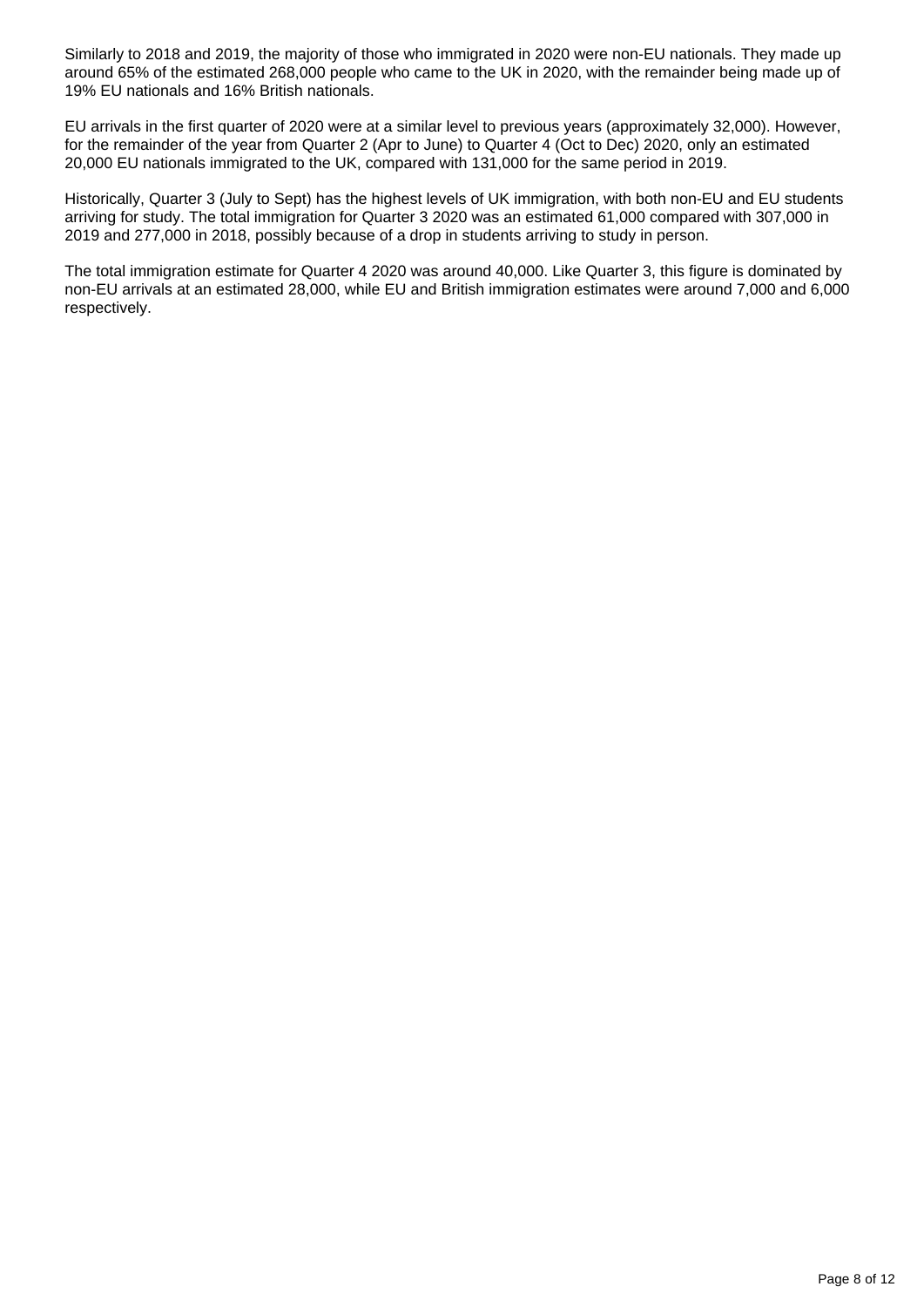## <span id="page-8-0"></span>**5 . Emigration from the UK in 2020**

Emigration figures also fell in 2020 compared with 2019, but to a lesser extent than for immigration. An estimated 234,000 people left the UK to live abroad in 2020, compared with 300,000 people in 2019 and 298,000 in 2018. From Quarter 2 (Apr to June) to Quarter 4 (Oct to Dec) 2020, emigration of non-EU and British people was lower than the same period in 2019 and 2018, while EU emigration held steady (Figure 4).

#### **Figure 4: Emigration figures fell in 2020 but by less than figures for immigration**

#### **Total emigration, by quarter, Quarter 1 (Jan to Mar) 2018 to Quarter 4 (Oct to Dec) 2020**

## Figure 4: Emigration figures fell in 2020 but by less than figures for immigration

Total emigration, by quarter, Quarter 1 (Jan to Mar) 2018 to Quarter 4 (Oct to Dec) 2020



#### **Source: Office for National Statistics**

#### **Notes:**

- 1. Refugees and asylum seekers are excluded from modelling.
- 2. The 2020 estimates are the latest official estimates of international migration. However, they are derived from statistical modelling, entail a level of uncertainty, and are therefore badged as experimental.
- 3. The 2018 and 2019 estimates are based on published International Passenger Survey (IPS) estimates.

These are [Experimental Statistics](https://www.ons.gov.uk/methodology/methodologytopicsandstatisticalconcepts/guidetoexperimentalstatistics) and should be treated with caution especially when comparing with previously published migration statistics.

Similarly to the previous two years, the majority of those who emigrated in 2020 were EU nationals. An estimated 146,000 EU nationals left the UK in 2020, along with 44,000 non-EU nationals and 44,000 British nationals.

The modelled emigration estimate for Quarter 3 (July to Sept) 2020 was around 46,000. While the immigration figures were dominated by non-EU migration, the emigration figures were dominated by EU nationals with an estimated 24,000 departures in Quarter 3.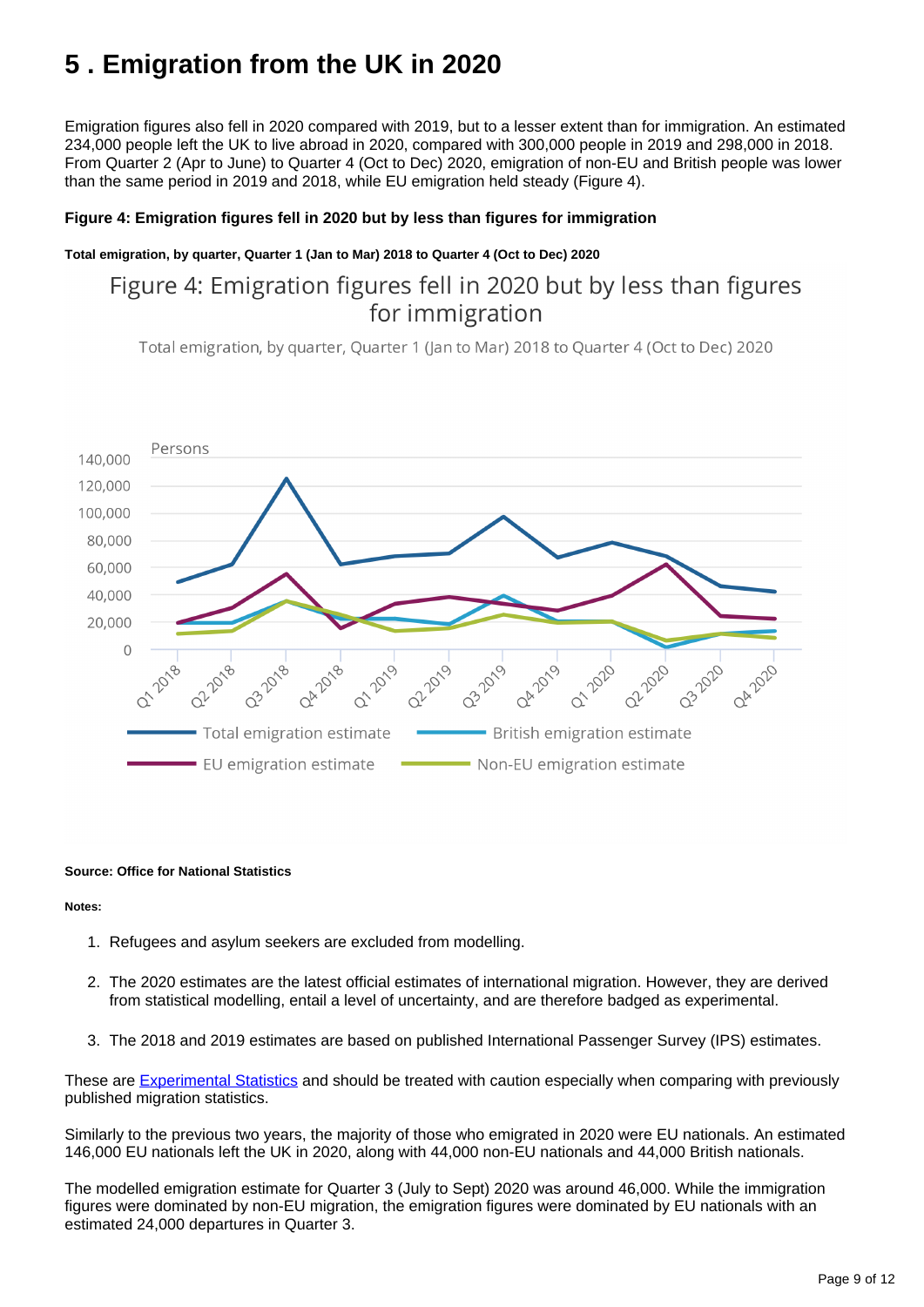Total emigration in Quarter 4 2020 was an estimated 42,000. Like Quarter 3, this was dominated by the departure of EU nationals who made up around 50% of the 42,000 departures.

## <span id="page-9-0"></span>**6 . UK migration data**

[Long-term international migration, provisional: year ending December 2020](https://www.ons.gov.uk/peoplepopulationandcommunity/populationandmigration/internationalmigration/datasets/longterminternationalmigrationprovisional) Dataset | Released 25 November 2021 Modelled estimates for UK immigration, emigration and net migration, January 2018 to December 2020.

## <span id="page-9-1"></span>**7 . Glossary**

### **Administrative data**

Collections of data maintained for administrative reasons, for example, registrations, transactions, or record keeping. They are used for operational purposes and their statistical use is secondary. These sources are typically managed by other government bodies.

### **Long-term international migration**

The Office for National Statistics (ONS) Centre for International Migration uses the UN-recommended definition of a long-term international migrant: "A person who moves to a country other than that of his or her usual residence for a period of at least a year (12 months), so that the country of destination effectively becomes his or her new country of usual residence."

### **EU**

EU is the sum of EU14, EU8 and EU2, plus Malta, Cyprus and Croatia (from 1 July 2013).

#### **EU14**

Austria, Belgium, Denmark, Finland, France, Germany, Greece, Italy, Luxembourg, Netherlands, Portugal, Republic of Ireland, Spain and Sweden.

#### **EU8**

Eastern European countries that joined the EU in 2004: Czech Republic, Estonia, Poland, Hungary, Latvia, Lithuania, Slovakia and Slovenia.

#### **EU2**

Bulgaria and Romania.

#### **EU Other**

The two Mediterranean countries, Malta and Cyprus, that joined the EU in 2004 and Croatia, which joined the EU in mid-2013.

### **Non-EU**

Non-EU is the sum of the rest of the world and the rest of Europe. British nationals are excluded from these numbers.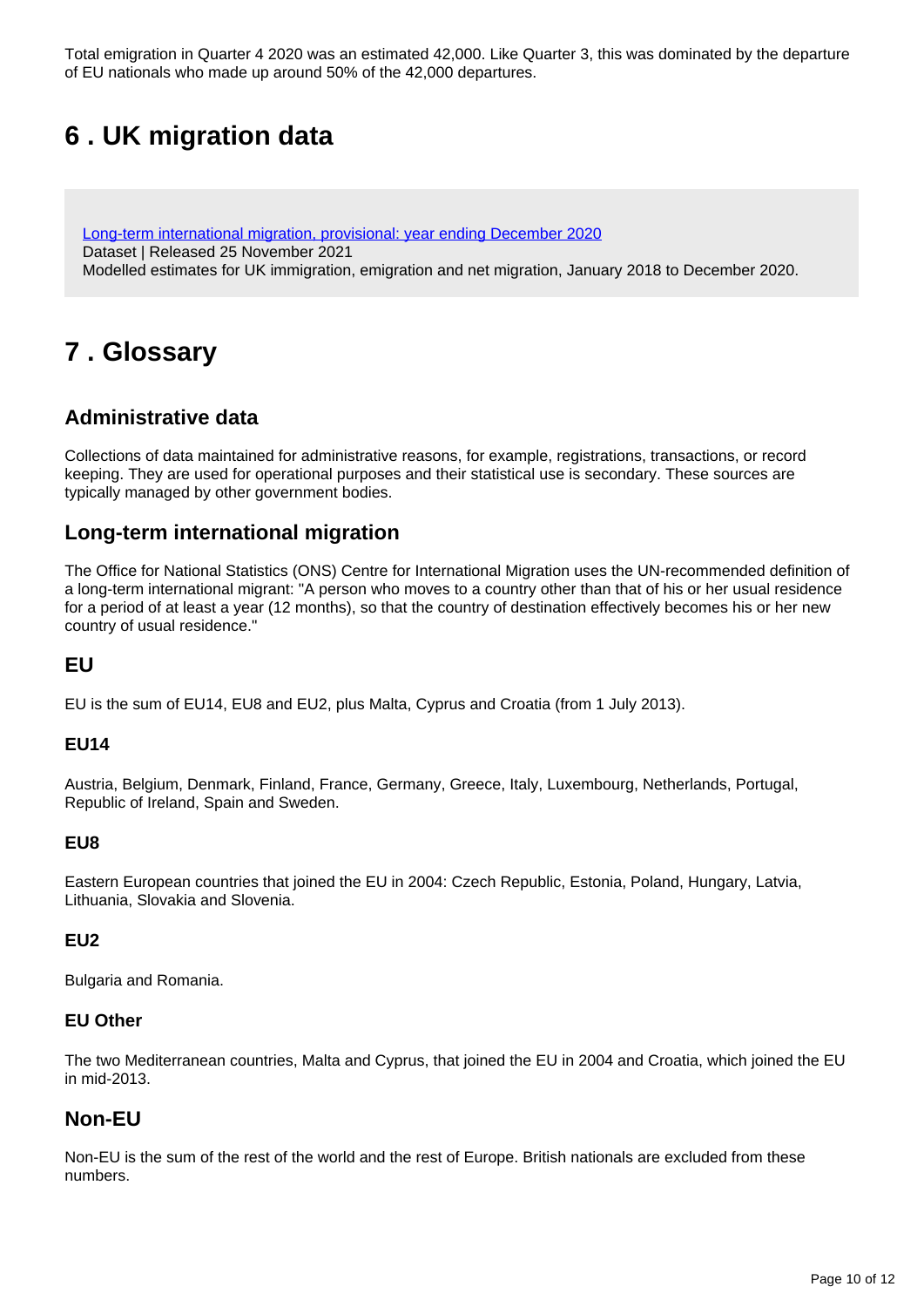## <span id="page-10-0"></span>**8 . Measuring the data**

### **Modelling**

The Office for National Statistics (ONS) is developing methods for estimating UK international migration for 2020 and beyond. We previously reported on our methods in the methodology working paper: [Using statistical](https://www.ons.gov.uk/methodology/methodologicalpublications/generalmethodology/onsworkingpaperseries/usingstatisticalmodellingtoestimateukinternationalmigration)  [modelling to estimate UK international migration,](https://www.ons.gov.uk/methodology/methodologicalpublications/generalmethodology/onsworkingpaperseries/usingstatisticalmodellingtoestimateukinternationalmigration) published April 2021.

We continue to use a time series approach to model international migration during Quarter 3 (July to Sept) and Quarter 4 (Oct to Dec) 2020. Detail on our original assumptions and methods is available in Section 8 of the [Methodology Working Paper.](https://www.ons.gov.uk/methodology/methodologicalpublications/generalmethodology/onsworkingpaperseries/usingstatisticalmodellingtoestimateukinternationalmigration#multivariate-state-space-modelling)

Modelled estimates for Quarter 3 and Quarter 4 2020 are provisional and subject to revision, as our models develop, and more data becomes available. Estimates for March and Quarter 2 2020 in this statistical bulletin have been revised in the light of data updates since April 2021.

As before, we used a Delphi approach to gather expert opinion on our model assumptions and modelled estimates. We invited experts to give their views on our assumptions and to provide any other evidence that we should consider in our models.

For non-EU migration the experts were in favour of our modelled approach for Quarter 3 and Quarter 4 and revisions to March and Quarter (Apr to June) 2 2020. For EU and British migration, in the absence of alternative timely data, we continue to model immigration and emigration using non-EU migration trends based on Home Office Exit Checks data. For EU we have incorporated an additional adjustment to the model using the ratio of EU and non-EU IPS data. For British we model immigration (repatriation) using non-EU departure data, and viceversa.

For Quarter 2 2020 we applied a travel options adjustment to reflect the different travel behaviours of non-EU and EU migrants. This considered increased opportunities for EU migrants to come to the UK or return home than non-EU migrants, given the continued operation of cross-channel travel services when air travel was virtually halted from April 2020. We have implemented the experts' suggestion to turn off this adjustment from July 2020, when the proportion of cross-Channel travel (rail and ferry) reduced as air travel resumed near normal proportions.

### **Data revisions**

The figures published in this bulletin are based on experimental statistical modelling. We will continue to develop and update our models for international migration. We are currently exploring the use of Home Office data on European Economic Area (EEA) nationals and Department for Work and Pensions Registration and Population Interaction Database (RAPID) and other data sources. We aim to introduce RAPID data to improve modelled estimates of EU migration for provisional data covering 2021 Quarter 1 and Quarter 2 published by March 2022. At the same time, we anticipate revisions to 2020 Quarter 3 and Quarter 4 to account for this new data source. More information on our progress towards bringing together provisional modelled and observed estimates of migration using administrative data sources, and our future approach to revisions can be found in our [statistical](https://www.ons.gov.uk/peoplepopulationandcommunity/populationandmigration/internationalmigration/articles/internationalmigrationstatisticaldesignprogressreport/2021-11-26)  [design article](https://www.ons.gov.uk/peoplepopulationandcommunity/populationandmigration/internationalmigration/articles/internationalmigrationstatisticaldesignprogressreport/2021-11-26).

## <span id="page-10-1"></span>**9 . Strengths and limitations**

Because of the nature of the statistical model, these modelled estimates provide headline estimates only and cannot provide further breakdowns or insights.

More quality and methodology information on strengths, limitations, appropriate uses, and how the data were created is available in the [Methodology working paper](https://www.ons.gov.uk/methodology/methodologicalpublications/generalmethodology/onsworkingpaperseries/usingstatisticalmodellingtoestimateukinternationalmigration)